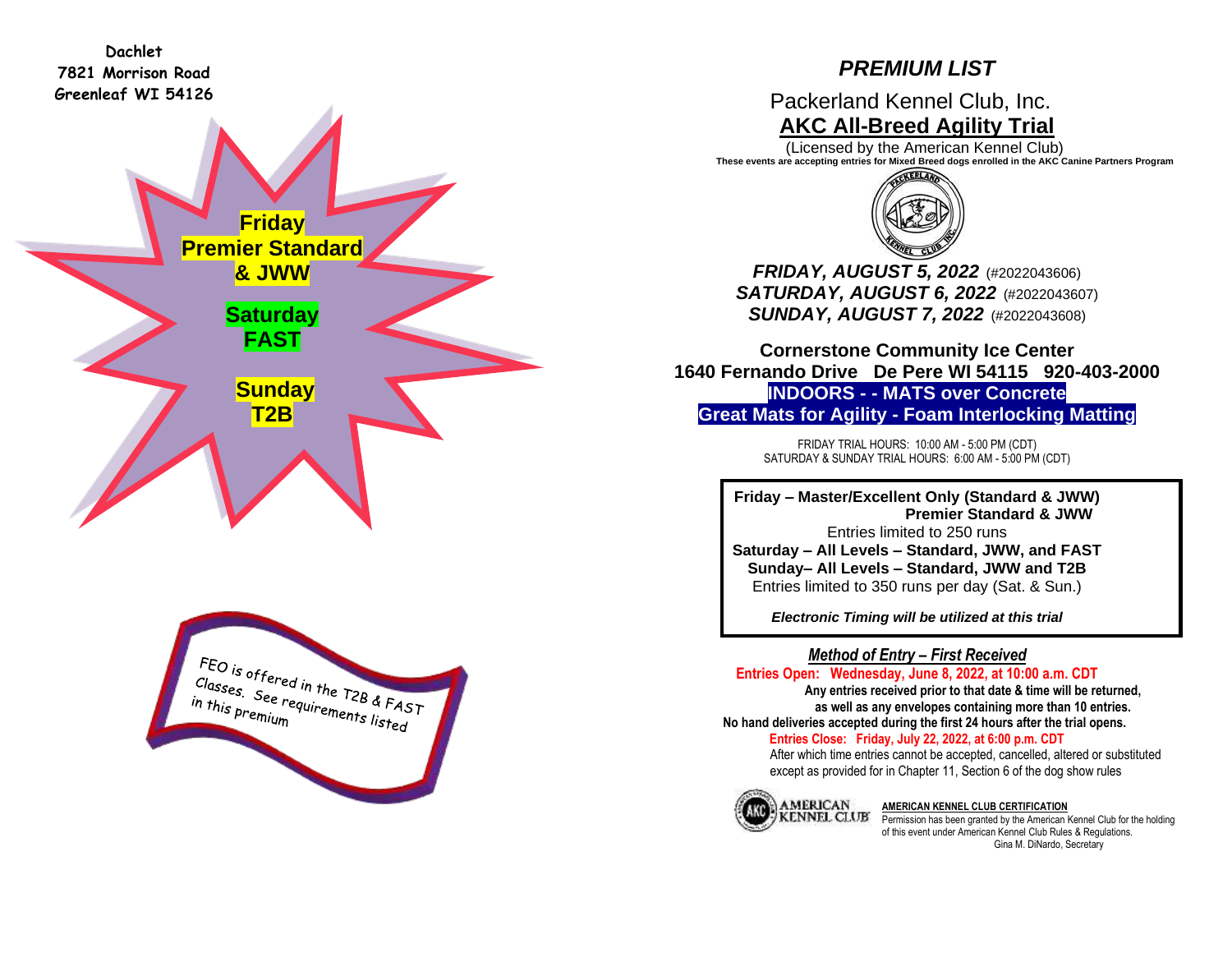#### **Packerland Kennel Club Officers & Board of Directors**

| 875 Twin Creeks Road * Sobieski WI 54171 * 920-660-4500 * bairae2@gmail.com |
|-----------------------------------------------------------------------------|
|                                                                             |
|                                                                             |
|                                                                             |
| Kristie Katch, Patt Nowak, Cheryl Sulewski, Karen Zoelle                    |

# **TRIAL COMMITTEE**

| Debbie Austin * 1681 Kennedy Drive * Green Bay WI 54304      |
|--------------------------------------------------------------|
| (h) 920-497-1235<br>jaustin90@new.rr.com                     |
| Kathy Dachlet * 7821 Morrison Road * Greenleaf WI 54126      |
| (c) 920-621-0099 (h) 920-864-2752 k9secretary@centurytel.net |
|                                                              |

Committee: David Dachlet, Carol Liebl, Mary Scott

**JUDGE – All Three Days Ben Gibbs (#99205)** 406 Poplar Grove Road \* Kingsport TN 37664 **Friday ~ Master/Excellent Standard & JWW, Premier Standard & JWW Saturday ~ All Standard, JWW and FAST Sunday ~ All Standard & JWW and T2B**

# **Running Order Note – FAST classes will be run by Height**

|                       | Friday                  | Saturday              | Sunday              |
|-----------------------|-------------------------|-----------------------|---------------------|
| Jump Heights          | Ascending               | Ascending             | Ascending           |
| Briefing/Walk Thru    | $10:45$ a.m.            | $7:45$ a.m.           | $7:45$ a.m.         |
| <b>Judging Starts</b> | $11:00$ a.m.            | 8:00a.m.              | 8:00a.m.            |
|                       | Master / Fxc Standard   | Master/Fxc JWW        | Master/Fxc JWW      |
|                       | <b>Premier Standard</b> | Master / Exc Standard | T2B                 |
|                       | Master / Exc JWW        | Open Standard         | Master/Exc Standard |
|                       | Premier JWW             | Novice Standard       | Open Standard       |
|                       |                         | FAST - All Levels     | Novice Standard     |
|                       |                         | Open JWW              | Open JWW            |
|                       |                         | Novice JWW            | Novice JWW          |

# **ENTRY FEES (Per Day)**

There will be a \$20.00 service charge for any returned checks.

| First entry of a dog (includes \$3.50 AKC event service fee)       | \$20.00 |
|--------------------------------------------------------------------|---------|
| Second entry of a dog (includes \$3.00 AKC event service fee)      | \$18.00 |
| Third or Fourth entry of a dog (includes \$3.00 event service fee) | \$18.00 |

**A maximum of 10 entries per envelope is allowed. Envelopes with more than 10 entries and/or entries received prior to the opening date will be returned**.

**Paper entries received within 24 hrs. of the opening date & time must include postage or be metered and be delivered by a multi-state or multi-national postal or carrier service. No hand deliveries accepted during the first 24 hours after the trial opens.**

**ENTRIES CLOSE:** 6:00 pm CDT, July 22, 2022, after which time entries cannot be accepted, canceled, altered, and/or substituted, except as provided for in Chapter 11, Section 6 of the Dog Show Rules. All entries MUST be complete.

No phone, fax or credit card entries accepted. **All express mail entries must contain signature permitting them to be left without recipient signature.**

## **WAIT LIST FOR WITHDRAWN ENTRIES**

A Wait List of a maximum of 25 dogs will be maintained to fill openings created by entries withdrawn after the closing date. All entries, including wait-listed entries, must be received prior to the closing date. Written notice to withdraw an entry must be received by the Trial Secretary **no later than 6:00 p.m. CDT on Monday, July 25, 2022.** If a withdrawn entry is replaced by a wait-listed entry, a full refund will be issued for the withdrawn entry. Any wait-listed entry that does not move off the wait list into the trial, will receive a full refund.

# **Make checks payable to: Packerland Kennel Club** Mail entries to **TRIAL SECRETARY: Kathy Dachlet 7821 Morrison Road, Greenleaf WI 54126 (c) (920) 621-0099 (h) (920) 864-2752 [k9secretary@centurytel.net](mailto:k9secretary@centurytel.net)**

# **\* \* \* \* \* \* \* \* \* \* \* \* \* \* \* \* \* \* \* \* \* \* \* \* \* \* \* \* \* \* \* \* \* \* \* \* \* \* \* \* \* \* \* \* \* \* \* \* \***

### *Additional Exhibitor Information*

- All dogs must be on leash at all times except when in the ring or in the designated warm-up area.
- Pinch collars, electric or dummy collars are prohibited. Training collars are allowed.
- The safety of the dogs and handlers is our primary concern. By entering this trial, exhibitors acknowledge that they are familiar with the rules and regulations of the sport and that their dogs are familiar with and able to perform all obstacles safely.
- A warm-up area, consisting of a regulation agility jump, will be provided.
- If your bitch goes into season after the closing date, a full refund of entry fees will be given. Such request of refund must be received by the trial secretary no later than the close of the Sunday trial.
- If your dog is injured after the closing date, a refund of entry fees {less \$8.00 per day for administrative fees and all respective AKC fees for the entry (for all classes entered) } will be given with written verification from a veterinarian. Such request of refund must be received no later than 7:00 p.m. Monday, August 8, 2022.
- No entry fee will be refunded if the trial cannot open or be completed by reason of fire, civil disturbances, an Act of God, public emergency or any other cause beyond the control of the Club.
- The owner or handler is solely responsible for having the dog ready at ringside when it is to be judged.
- It is expressly understood that exhibitors are responsible for the behavior of themselves, their dogs and their children. Any exhibitor whose dogs or children create an unnecessary disturbance, may, at the discretion of the trial committee, be asked to leave the site. In such a case, no refund of any fee paid will be made.
- Entry fees will not be refunded in the event that a dog is absent, disqualified, excused or barred from the competition by action of the trial committee.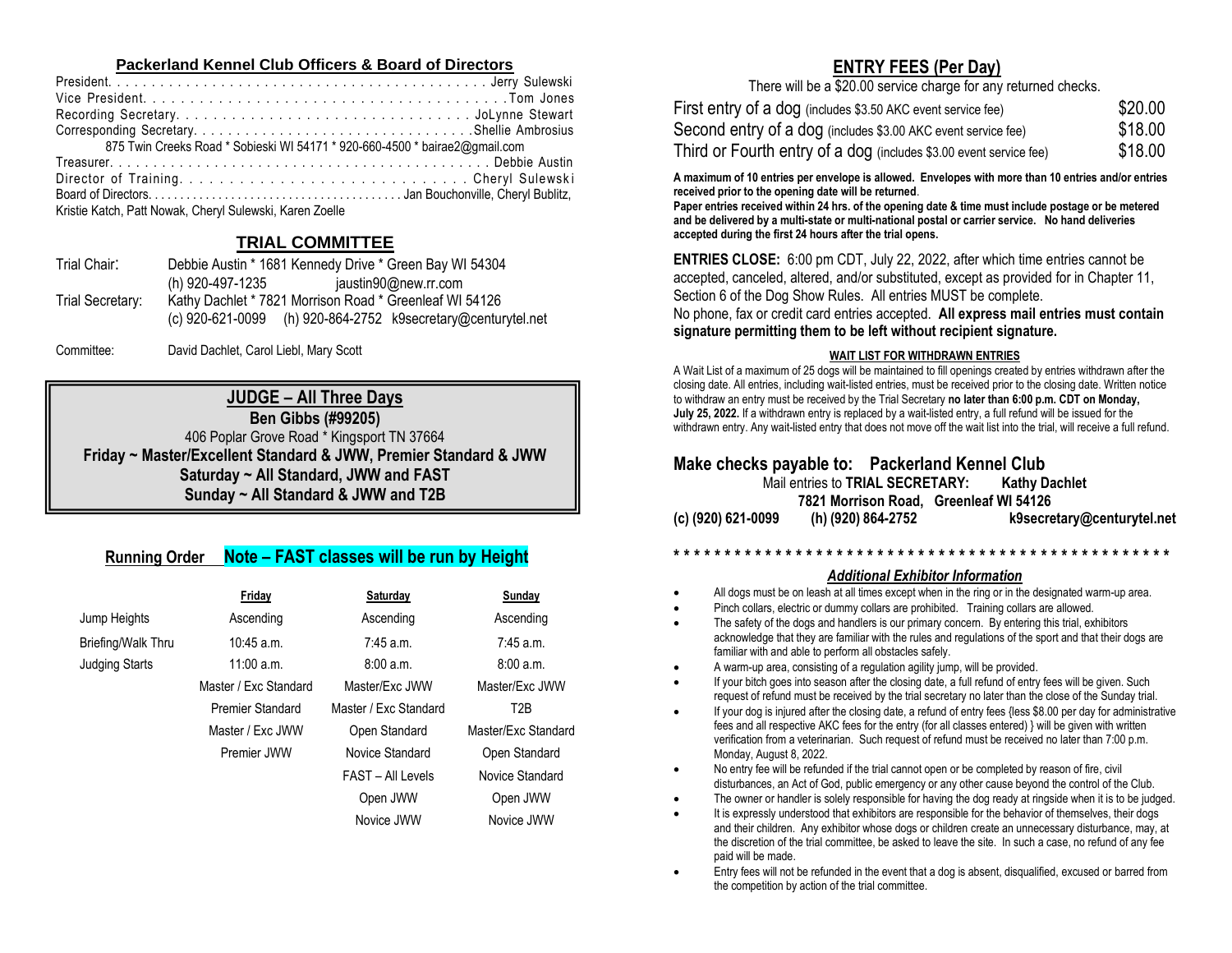#### *Regular & Preferred Agility Classes*

*The dog must be entered only in Regular classes or in Preferred classes, with no crossover between them being allowed at the same set of trials.* Regular Novice Standard, JWW & FAST and Preferred Novice Standard, JWW & FAST (divided classes A & B)

**Regular** Open Standard, JWW & FAST and **Preferred** Open Standard, JWW & FAST **Regular** Excellent Standard, JWW & FAST and **Preferred** Excellent Standard, JWW & FAST **Regular** Master Standard, JWW & FAST and **Preferred** Master Standard, JWW &

FAST **Regular** T2B and **Preferred** T2B

#### *Dogs Eligible to Enter*

This trial is open to all dogs over the age of 15 months that are registered with the AKC or that have AKC Limited Registration, are Purebred Alternative Listing/Indefinite Listing Privileges PAL/ILP registered or approved Foundation Stock Service (FSS) breeds, except bitches in season, aggressive dogs or dogs suffering from any deformity, injury or illness which may affect the dog's physical or mental performance. These events are accepting entries for Mixed Breed dogs enrolled in the AKC Canine Partners Program. Refer to Chapter 2 of the Registration and Discipline Rules for the listing of registerable breeds that may participate.

#### *Height Divisions*

Owners are responsible for entering the proper height division. REGULAR CLASSES - Handlers may opt to run in a *highe*r height division, but not in a division lower than their proper jump height. PREFERRED CLASSES handlers must run their dog in their eligible proper height.

| Jump Height Regular Classes | Jump Height Preferred Classes | <b>Height at Withers</b> |
|-----------------------------|-------------------------------|--------------------------|
| 8 inches                    | 4 inches                      | 11' and under            |
| 12 inches                   | 8 inches                      | 14' and under            |
| 16 inches                   | 12 inches                     | 18' and under            |
| 20 inches                   | 16 inches                     | 22' and under            |
| 24 inches                   | 20 inches                     | Over $22 -$              |

 *Dogs may NOT be entered in this height if they are 22 inches and under*

#### 24 inch Choice

*Dogs may be entered at this height at their owner's discretion if their measurement is 22 inches and under at the withers. Dogs who measure into the 24" regular jump height division may not enter 24 Choice*

#### *Measuring & Height Card Information*

|                            |       | when filling out the entry form, there is a section of the form for exhibitors to designed whether your dog |                               |
|----------------------------|-------|-------------------------------------------------------------------------------------------------------------|-------------------------------|
|                            |       | has a valid jump height card or if your don needs to the                                                    | bropriate box so that         |
| the Trial <sup>Commu</sup> |       | <sup>4</sup> Judge Ben Gibbs is a VMO and will be measuring                                                 | $\mathbf t$ . It is no longer |
| required                   |       |                                                                                                             | how it at check-in:           |
| although                   | dogs. | <b>The Term at the trial to present upon request.</b>                                                       |                               |
| Additiona                  |       | on one of their dog measured is the exhibitor's responsibility to have their dog measured                   |                               |
|                            |       | prior to running. Regulations for Agility Trials, Chapter 2, Section 4.                                     |                               |

#### *Entering a Mixture of Regular and Preferred Classes Within the Same Trial Weekend – Multiple Jump Heights Within the Same Trial Day*

Effective January 1, 2020, exhibitors may enter a mixture of both Regular and Preferred classes on the same trial day and/or during a trial weekend. For example, the same dog may now be entered in Regular FAST and/or T2B to finish up those titles while also entered in Preferred Master STD/JWW to start working towards their PACH at the lower height. Any mixture of Regular and Preferred classes is allowed.

Please note that if a dog qualifies in Regular Master Standard and Preferred Master JWW (or vice versa) on the same trial day, then NO Double Q shall be earned toward either the MACH or PACH title. The Double Q still requires that Standard Agility and Jumpers With Weaves be either both Regular OR both Preferred on the same trial day.

Additionally, within the same Regular or Preferred classes, a dog may now be entered in multiple jump heights within the same trial day. For example, the same dog may now be entered in 20-inch Master STD/JWW while also entered in 24C-inch Premier STD/JWW on the same trial day.

A separate entry form must be submitted when the same dog is being entered in a mixture of Regular and Preferred and/or different jump heights within the same trial weekend thereby clearly indicating which class(es) and/or jump heights belong together for each trial day of the weekend.

#### *Fix and Go On (FNG)*

FNG allows exhibitors to immediately reattempt an obstacle at any time while on course when the dog's performance of an obstacle is not to their expectation. This allows the dog to successfully complete the obstacle then finish the course or leave the ring on a positive note. Using FNG will result in a nonqualifying score.

Fix and Go On is not pre-entered; rather, it occurs during the course of the run.

#### *For Exhibition Only (FEO)*

FEO allows exhibitors to work with their dogs in a trial environment. FEO is only offered in the Time 2 Beat and FAST classes. Participation in FEO is non-qualifying.

FEO runs are treated as trial entries. The exhibitor must enter the class(es) (T2B and/or FAST) prior to the closing date, pay class entry fee(s) and the Trial Secretary must record the entry in the Trial Catalog as part of the results for that class. FEO does not need to be noted on the entry form; the handler will declare the day of the show.

Dogs may be entered in any jump height for FEO runs. If entered in an ineligible jump height, the team is committed to FEO for that run and must declare FEO on the start line. Day of show jump height changes are not allowed. Dogs may be entered in any level of FAST (Novice, Open, Excellent, Master). If the dog is not eligible for the level entered, the team is committed to FEO for that run and must declare FEO on the start line. Day of show level changes are not allowed.

The exhibitor must declare FEO in the ring prior to leading out. FEO may be declared earlier (ex. when checking in at the gate board).

Toys are allowed in the ring. Toys must be non-audible and may not leave the handler's hand. Toys that roll freely may not be used. Food/treats are not allowed in the ring.

FEO should be utilized for the benefit of the dog and not as a punitive correction. Harsh verbal and /or physical corrections shall not be tolerated. Any determination of harshness by the judge shall be immediately whistled and the handler will be dismissed from the ring. A judge must monitor the entire run. Judges can stop a run at any time.

#### *Obstacles & Course Familiarization*

Obstacles shall meet the specifications for obstacles in the current edition of Regulations for Agility Trials. Contacts & table are rubberized and weaves are 24 inches on center. Obstacle familiarization for Novice dogs will not be offered at this trial. Handlers in all classes are permitted to walk the course, without a dog, prior to the start of the class. A walk through will be held prior to each class in conjunction with the judge's briefing.

#### *Site Information*

Site is **INDOORS, in a heated/cooled building,** with foam mats (Great Mats Interlocking Agility Mats) over a concrete floor. The ring (100' x 85') will be enclosed where there are no rink boards.There is ample crating space in the same rink as the ring. Spacious parking for Motor Homes & RVs during the day; NO OVERNIGHT PARKING AT TRIAL SITE. Camping available at Brown County Fairgrounds [~Camping | Brown County](https://www.brown.sd.us/department/fairgrounds/camping)

#### **NO FOOD OR BEVERAGES WILL BE AVAILABLE – PLEASE BRING YOUR OWN**

#### ................... **Directions to Cornerstone Community Ice Center**

#### **(Note: Neither GPS devices nor websites for mapping have the correct directions;**

#### **please use the directions below)**

- **From I-41:** Exit on Main Avenue (De Pere exit). Go west on Main Avenue approximately 3 miles. Cross
- Packerland Drive about 1/4 mile; Main will dead end. Go left at the dead end to the Cornerstone Ice Center,
- which will be on the right-hand side of the road
- From South (1-43): Exit Hwy 172 West Hwy 172 West to Packerland Drive. South (left) on Packerland Drive
- to Fernando Drive. Right on Fernando. Facility will be on your right.
- **From West (Highways 29 & 54):** Go to I-41 South to Hwy 172 West (Airport Drive). Turn Right on Hwy

n,

- 172/Airport Drive to Packerland. South (left) on Packerland Drive to Fernando Drive. Right on Fernando.
- Facility will be on your right.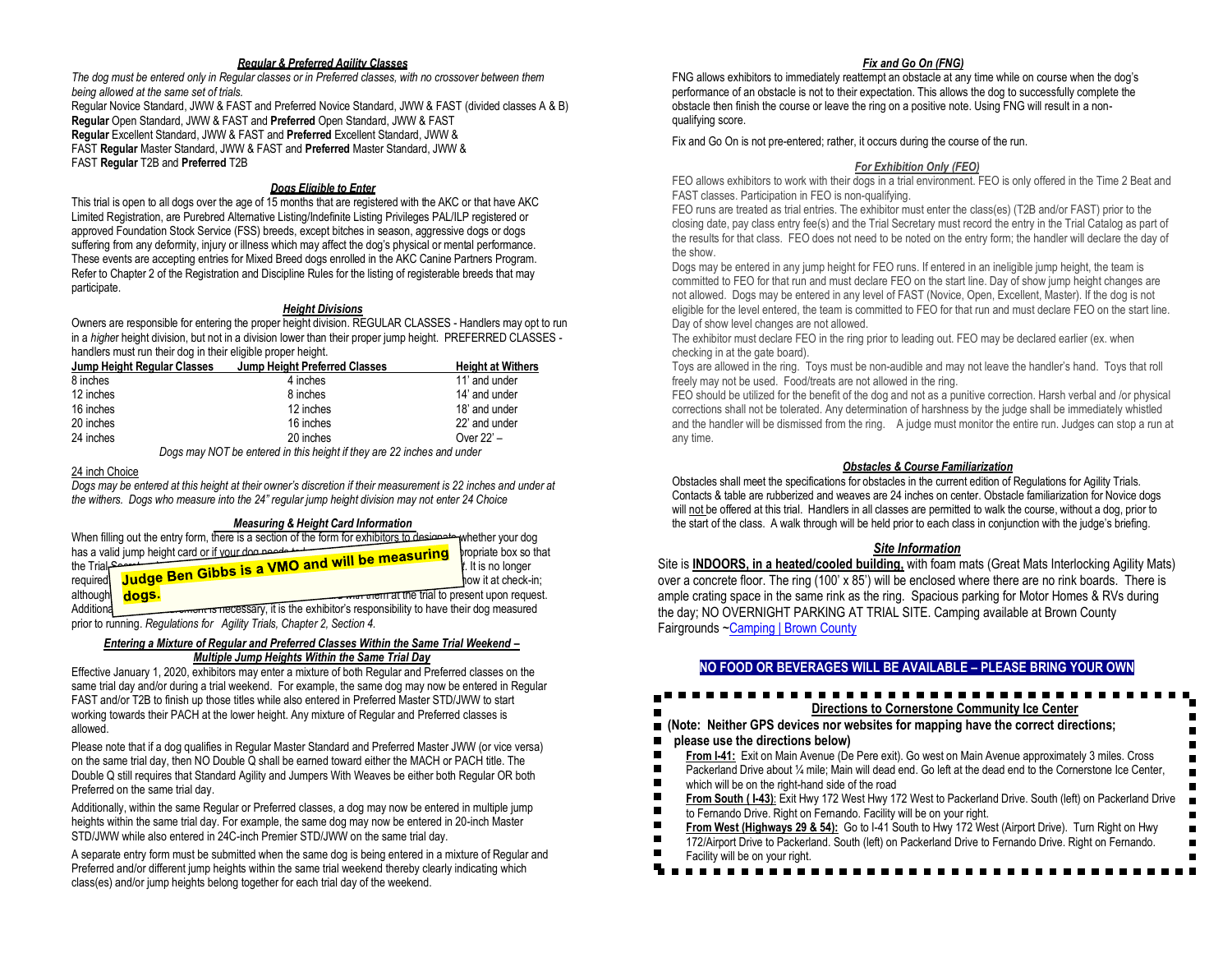#### **MOTELS**

The following motels state they accept WELL-BEHAVED dogs and owners. Please keep them clean. All motels are approximately within 20 minutes of the trial site.

|                            | AmericInn Lodge & Suites 2032 Velp Avenue; Green Bay WI 54303           | (920) 434-9790 |
|----------------------------|-------------------------------------------------------------------------|----------------|
| \$5 per pet, per night     |                                                                         |                |
|                            | AmericInn Lodge & Suites 2628 Manitowoc Road; Green Bay 54311           | (920) 964-0177 |
| \$20 per stay              |                                                                         |                |
| Baymont Inn                | 2840 S. Oneida Street; Green Bay WI 54304                               | (920) 494-7887 |
|                            | One pet only - Mention pet room and fee included in cost \$10 per night |                |
| Comfort Inn                | 2841 Ramada Way; Green Bay WI 54304                                     | (920) 498-2060 |
|                            | \$20 per pet, per night. Can't stay longer than 3 days at a time        |                |
| Country Inn & Suites       | 2945 Allied Street; Green Bay WI 54304                                  | (920) 336-6600 |
| Motel 6 (small pets)       | 2870 Ramada Way; Green Bay WI 54304                                     | (920) 499-3599 |
| No additional fee for pets |                                                                         |                |
| MyPlace                    | 2220 Holmgren Way; Green Bay WI 54304                                   | (920) 569-0540 |
| \$10 per pet, per night    |                                                                         |                |
| Super 8                    | 2868 S. Oneida Street; Green Bay WI 54304                               | (920) 494-2042 |
| \$15 fee per stay          |                                                                         |                |

#### **VETERINARIAN ON CALL (24-hour service)**

BluePearl Pet Hospital – Green Bay 2141 Lime Kiln Road, Green Bay WI 54311 (920) 494-9400

**Exhibitors should follow their veterinarians' recommendation to assure their dogs are free of internal and external parasites, any communicable diseases, and have appropriate vaccinations. Wisconsin laws require dogs over 4 months of age to have current Rabies vaccination.** 

#### *Prizes & Awards*

Rosettes will be awarded to the 1<sup>st</sup> through 4<sup>th</sup> place dogs in each jump height in each class. Qualifying ribbons will be awarded to all dogs receiving a qualifying score. Dogs must qualify to receive placement rosettes. Prizes will be given for new titles (rosette & hand towel) and Double Qs [Can Cooler or Rosette (exhibitor choice)] (Master level only). Triple Q ribbon. MACH/PACH bar & rosette and towel will be awarded to those earning a MACH/PACH. PAX bar & rosette and towel will be awarded to those earning a PAX. All prizes must be claimed the day of the show – none will be mailed.

# **Volunteer Worker Sign-Up Form**

#### **<https://www.wejoinin.com/plindsley@new.rr.com>**

**We need your help in ensuring the success of these trials. Please volunteer to help us by signing up to work. Your generosity is greatly appreciated** ☺

#### **Move-Up Regulations & Form**

Dogs may be moved up to a higher class at the request of the owner, as a result of qualifying for an agility title. However, written notice (regular mail or e-mail) must be given to the Trial Secretary **no later than 6:00 p.m. CDT on Monday, July 31, 2022. Day-to-day move ups will be allowed if received before the close of the Friday or Saturday trial** (award of ribbons for the last class of the day will be considered the close of the trial). Move-ups will be added to the end of the running order of the class they move up to and every effort will be made to accommodate handlers running multiple dogs in the same class.

**No verbal changes will be accepted. Written requests must include the information listed below.**

**Please note that if you do request a move up from a** *Novice A class to Open***, prior to the closing date of this trial, AKC regulations state any other class you may be entered in needs to be moved to the Novice B class. A dog which has been entered in Novice A, but is ineligible due to restrictions on the dog or handler, may be moved to Novice B under the following conditions: The request must be made in writing and presented to the trial secretary at least 30 minutes prior to the start of the trial AND the request must state the reason and justification for the move.**

Fill out one form **per dog** and send to the Trial Secretary [mailed to standard (7821 Morrison Rd, Greenleaf WI 54126) or e-mail address (k9secretary@centurytel.net)]. Forms must be received by 6:00 p.m. CDT Monday, July 31, 2012. This change form is only for dogs whose entries have been accepted for the Packerland Kennel Club agility trials on August 5-7, 2022.

|                                                          |  |                       |                      | Call Name: ______________________ |
|----------------------------------------------------------|--|-----------------------|----------------------|-----------------------------------|
| Owner(s):                                                |  |                       |                      |                                   |
| <b>Height Division:</b>                                  |  | 4" 8" 12" 16" 20" 24" |                      | 24" Choice                        |
| Please Circle Appropriate Selections on <b>EACH</b> Line |  |                       |                      |                                   |
| Division:                                                |  |                       | Docular as Droforrad |                                   |

| Division:             | Preferred<br>Regular<br>or |            |            |               |
|-----------------------|----------------------------|------------|------------|---------------|
| Class:                | <b>Standard</b>            |            | <b>JWW</b> | <b>FAST</b>   |
| Day:                  | Friday                     | Saturday   |            | Sunday        |
| <b>Current Entry:</b> | Nov A                      | Nov A or B | Open       | Exc           |
| Move To:              | Nov B                      | Open       | Exc        | <b>Master</b> |